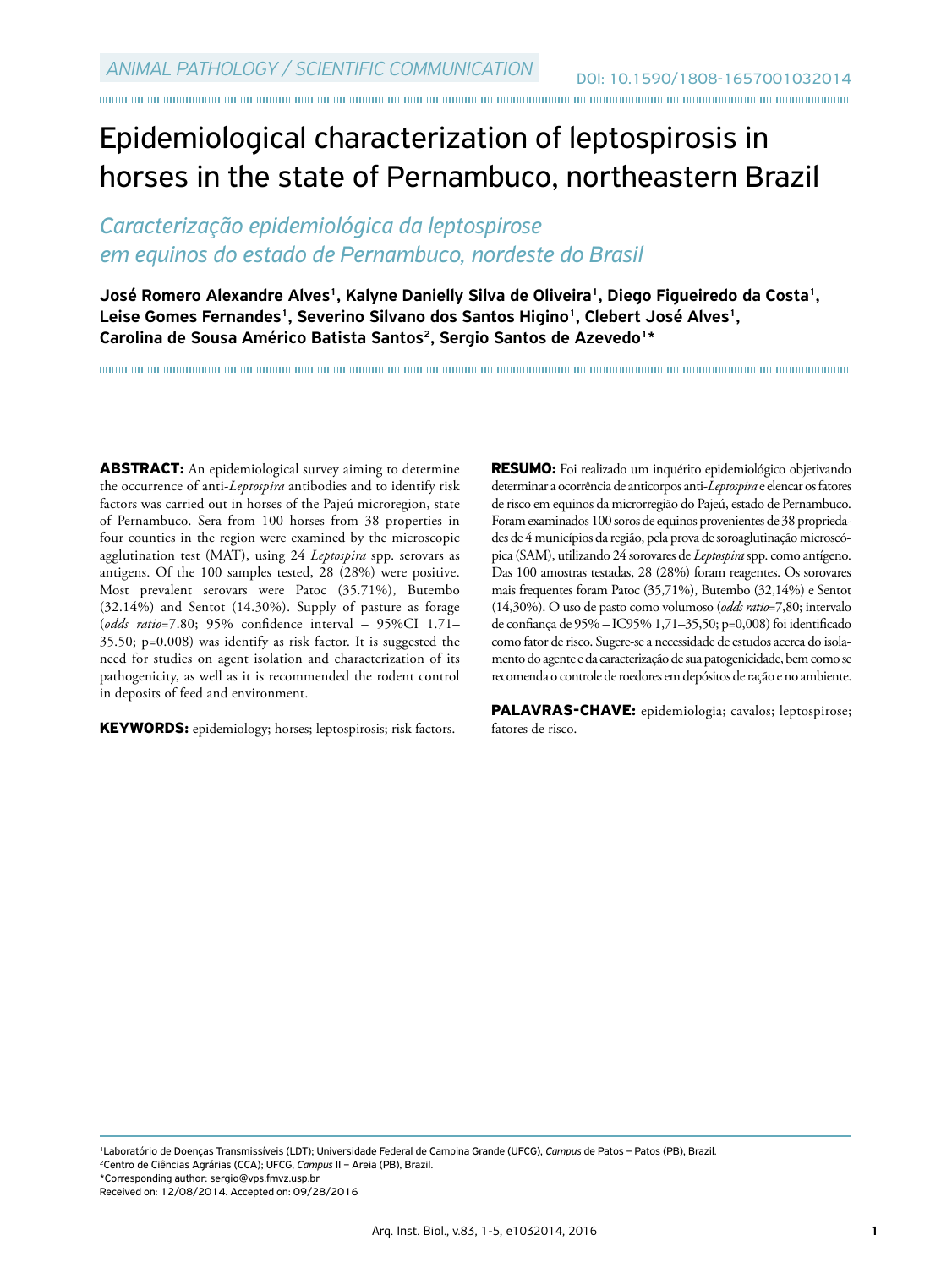Leptospirosis is a zoonotic disease caused by bacteria of the genus *Leptospira* that affects several species of wild and domestic animals. It is of economic importance in horses because it causes reproductive problems in mares and affects the performance of racehorses (HAMOND et al., 2012). In these animals, the disease most often progresses asymptomatically, and when clinical signs are present, they can be confused with those of other diseases (Hashimoto et al., 2007; Braga et al., 2011). Abortion in mares, birth of weak or premature fetuses, as well as recurrent uveitis in young horses may be indicative of *Leptospira* infection. However, a definitive diagnosis is possible only using laboratory techniques, such as bacterial isolation and antibody detection in serum (Braga et al., 2011).

In Brazil, recent serologic surveys conducted using the microscopic agglutination test (MAT) point to a seropositivity rate ranging from 5.9 to 100% (CHIARELI et al., 2008; Moraes et al., 2010). Risk factors, such as the presence of rodents in breeding facilities and food storage sites, contact with infected animals, high population density, and inadequate management practices, should be taken into account when there is suspicion of the disease in the herd (Barwick et al., 1997). Knowledge of animal species that act as reservoirs of prevalent serotypes in the region, and of serovars adapted to hosts and persistent in the environment, is of great importance in establishing the epidemiology of animal leptospirosis in a given habitat (HASHIMOTO et al., 2010).

Thus, the aim of this study was to carry out an epidemiological survey for the presence of anti-*Leptospira* antibodies in horses in the municipalities of Sertão de Pernambuco, to verify the predominant serotypes and to identify risk factors associated with seropositivity.

Blood sera from 100 horses that were not vaccinated for leptospirosis were used. The sampling was done from June to November 2011 from 38 properties in four municipalities (Brejinho, Itapetim, Santa Terezinha, and São José do Egito) of the microregion of Pajeú, mesoregion of Sertão. The study area is located in the north-central state of Pernambuco, near the border with the state of Paraíba, and has climatic characteristics of a semi-arid northeastern region, with vegetation that is typical of the caatinga biome. The rainy season occurs between the months of January and May, with average annual rainfall of 591.9 mm. It has temporary watercourses like the river Pajeú and its tributaries that run through most of the municipalities. Most of the properties that bred the horses in the study were small (up to 10 hectares), with pickets, cultivated pasture, corrals and stalls for the confinement of animals, and waterholes and wells to meet the water requirement. The predominant farming was semi-intensive, where the animals were let loose in the pasture during the day and were usually confined in individual stalls at night. They were fed a forage and concentrate feed. Horse breeding usually occurred jointly with other farm animals such as cattle and small ruminants.

The sample was designed to determine seropositive animals with *Leptospira* infection by performing a random selection of a predetermined number of animals. Sample calculation was performed using the Epi Info software program, version 6.04, and the following parameters were considered:

- expected prevalence of 50%;
- absolute error of 5%;
- a confidence level of 95% (THURSFIELD, 1995).

According to the calculations, the minimum number of animals to be selected was 94. The selection of properties was made after contacting the owners and obtaining their consent.

Serological diagnosis of leptospirosis was performed using the MAT, as described by GALTON et al. (1965) and COLE et al. (1973), by using a collection of live antigens comprising 22 pathogenic serovars (Australis, Bratislava, Autumnalis, Butembo, Castellonis, Bataviae, Canicola, Whitcombi, Cynopteri, Grippotyphosa, Hebdomadis, Copenhageni, Icterohaemorrhagiae, Javanica, Panama, Pomona, Pyrogenes, Hardjo, Wolffii, Shermani, Tarassovi, and Andamana), and two saprophytic serovars (Patoc and Sentot). The antigens were examined under a dark-field microscope prior to the tests in order to verify the mobility and presence of selfagglutination or contaminants. The sera were screened at a dilution of 1:100, and those with 50% or more agglutination were titrated in a geometric dilution series with a ratio of two. The titer of the dilution was the reciprocal of the highest dilution that was positive. The reaction was read under a light microscope (Zeiss Jena) with a dark-field condenser, 20×/0.2 objective lens (EpiPlan), and a 10× eyepiece at 200× magnification.

To analyze the possible risk factors, data were collected from the properties by using an epidemiological questionnaire related to the characteristics of the animals, management, and clinical signs of leptospirosis (Table 1). The analysis of risk factors was conducted in two stages via univariate and multivariate analyses. In univariate analysis, each independent variable was crossed with the dependent variable (serological status of the animal), and variables that presented a  $p \le 0.2$ on the chi-square test were selected for multivariate analysis by using multiple logistic regression (Hosmer; Lemeshow, 2000). The level of significance in the multivariate analysis was 5%. All analyses were performed using Statistical Package for the Social Sciences (SPSS) for Windows, version 12.0.

Of the 100 animals tested, 28 reacted to at least one of the 24 serovars of *Leptospira* spp. antigens used in the battery of antigens, resulting in a 28% seropositivity rate. This frequency is within the range of seropositivity of 5.9 to 100% for horses in Brazil (CHIARELI et al., 2008; MORAES et al., 2010) and reflects natural exposure to infection, since the owners in the region studied do not usually vaccinate animals against leptospirosis, which could interfere in the serological diagnosis at some point.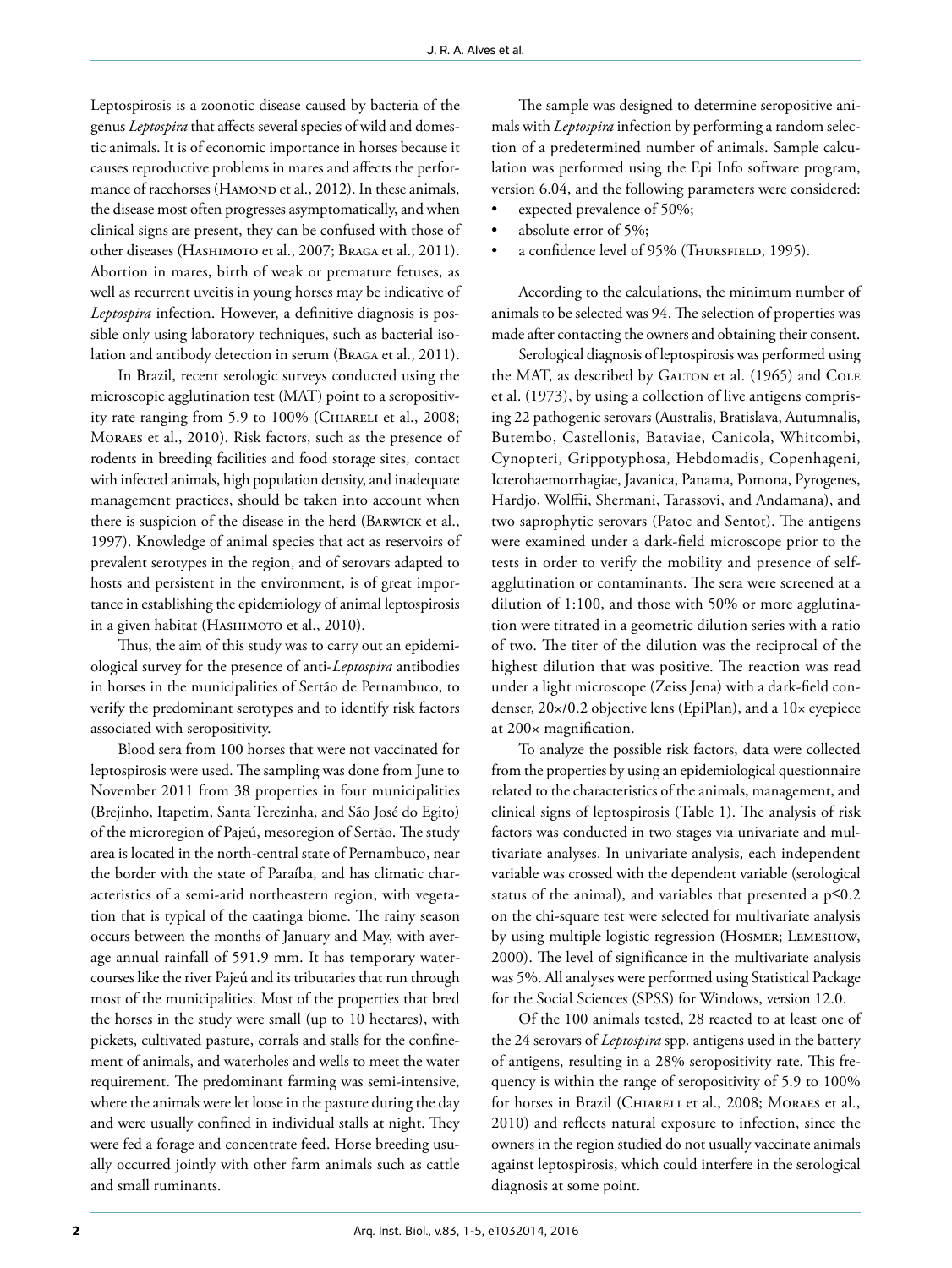**Table 1.** Univariate analysis of risk factors associated with seropositivity for *Leptospira* spp. in horses in the microregion of Pajeú of Pernambuco, from June to November 2011.

| <b>Variable</b>               | <b>Total number</b><br>of animals | No. of positives         | Frequency (%)<br>of positives | p        |
|-------------------------------|-----------------------------------|--------------------------|-------------------------------|----------|
| Municipality of origin        |                                   |                          |                               |          |
| <b>Brejinho</b>               | 26                                | 12                       | 46.15                         |          |
| Itapetim                      | 30                                | 12                       | 40.00                         | $0.003*$ |
| Santa Terezinha               | 24                                |                          | 8.33                          |          |
| São José do Egito             | 20                                | $\overline{c}$           | 10.00                         |          |
| Sex                           |                                   |                          |                               |          |
| Male                          | 63                                | 14                       | 22.22                         | $0.147*$ |
| Female                        | 37                                | 14                       | 37.84                         |          |
| <b>Breed</b>                  |                                   |                          |                               |          |
| Mixed race                    | 84                                | 24                       | 28.57                         |          |
| Quarter horse                 | 16                                | $\overline{\mathcal{L}}$ | 25.00                         | 1.000    |
| Age (years)                   |                                   |                          |                               |          |
| Up to 6                       | 30                                | 5                        | 16.67                         |          |
| $7 - 10$                      | 53                                | 17                       | 32.08                         | 0.247    |
| $>10$                         | 17                                | $\epsilon$               | 35.29                         |          |
| Aptitude                      |                                   |                          |                               |          |
| Sport                         | 69                                | 16                       | 23.19                         | $0.174*$ |
| Reproduction                  | 15                                | $\overline{7}$           | 46.67                         |          |
| Draft                         | 8                                 | $\overline{\mathcal{L}}$ | 50.00                         |          |
| Rearing                       | 24                                | $\sqrt{7}$               | 29.17                         |          |
| Participation in aggregations |                                   |                          |                               |          |
| Yes                           | 25                                | $\overline{7}$           | 28.00                         | 1.000    |
| <b>No</b>                     | 75                                | 21                       | 28.00                         |          |
| Farming system                |                                   |                          |                               |          |
| Extensive                     | 6                                 | $\mathbf{1}$             | 16.67                         | $0.046*$ |
| Semi-intensive                | 59                                | 22                       | 37.29                         |          |
| Intensive                     | 35                                | $\overline{5}$           | 14.29                         |          |
| Contact with other animals    |                                   |                          |                               |          |
| Yes                           | 89                                | 25                       | 28.09                         | 1.000    |
| No                            | 11                                | $\mathbf{3}$             | 27.27                         |          |
| Wetlands                      |                                   |                          |                               |          |
| Yes                           | 71                                | 18                       | 25.35                         | 0.498    |
| $\mathsf{No}$                 | 29                                | $10$                     | 34.48                         |          |
| Forage: pasture               |                                   |                          |                               |          |
| Yes                           | 71                                | 26                       | 36.62                         | $0.006*$ |
| $\mathsf{No}$                 | 29                                |                          | 6.90                          |          |
| Forage: grass                 |                                   |                          |                               |          |
| Yes                           | 88                                | 25                       | 28.41                         | 1.000    |
| No                            | 12                                | $\mathsf 3$              | 25.00                         |          |
| Concentrate                   |                                   |                          |                               |          |
| Yes                           | 76                                | 20                       | 26.32                         | 0.684    |
| $\mathsf{No}$                 | 24                                | $\,$ 8 $\,$              | 33.33                         |          |
|                               |                                   |                          |                               | Continue |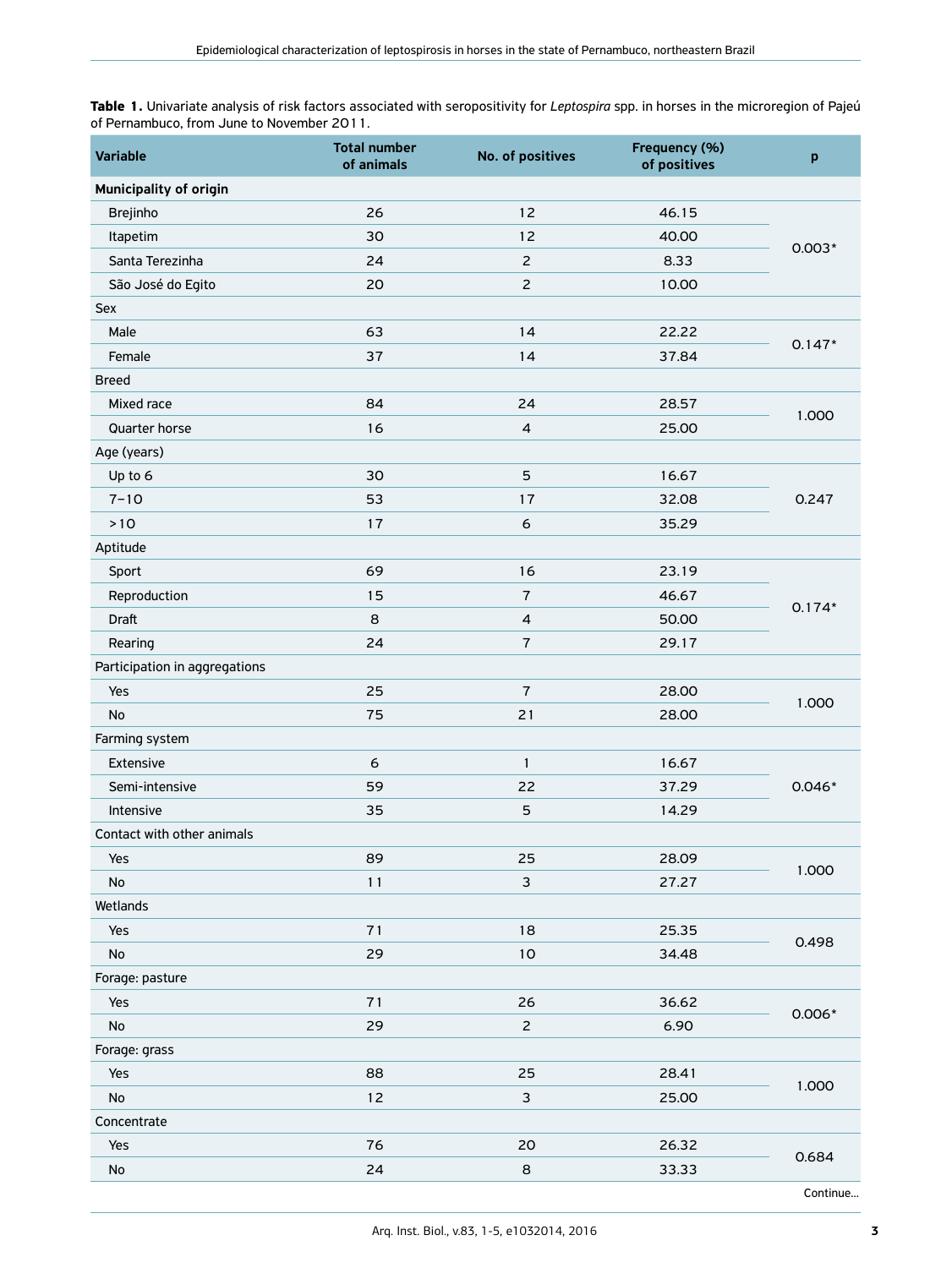| <b>Variable</b>     | <b>Total number</b><br>of animals | No. of positives | Frequency (%)<br>of positives | p     |
|---------------------|-----------------------------------|------------------|-------------------------------|-------|
| Presence of rodents |                                   |                  |                               |       |
| Yes                 | 57                                | 13               | 22.81                         | 0.268 |
| <b>No</b>           | 43                                | 15               | 34.88                         |       |
| Abortion occurrence |                                   |                  |                               |       |
| <b>Yes</b>          | 25                                | 7                | 28.00                         | 1.000 |
| <b>No</b>           | 75                                | 21               | 28.00                         |       |
| Uveitis occurrence  |                                   |                  |                               |       |
| <b>Yes</b>          | 2                                 |                  | 50.00                         | 0.484 |
| No                  | 98                                | 27               | 27.55                         |       |

## **Table 1.** Continuation.

\*Variables selected and used in multiple logistic regression (p≤0.2).

The serovar that reacted most often was Patoc, representing 35.71% of the reactions, followed by Butembo (32.14%), Sentot (14.30%), Copenhageni (7.14%), Australis (7.14%), and Hardjo (3.57%). Although it does not cause disease, the Patoc serovar can be found casually in cultures of human clinical material (OMS, 2008). DELGADO (2010) highlights the epidemiological importance of this serovar, because although rare, it has been isolated from clinical cases in other animal species, and may cross-react with pathogenic serovars.

The Butembo serovar occurred with a frequency of 32.14%. LILENBAUM (1996) considers this serovar an incidental finding in cattle, and because its transmission occurs through contact with environments contaminated by leptospires eliminated from wild animals, it is believed that the presence of this serovar may also be an incidental finding in the equine species. The Sentot serovar was the third most common serovar in this study, with frequency of 14.30%, a result similar to that found by Higino et al*.* (2012) in goats, but also in a semiarid region. Previously conducted studies have reported two cases of leptospirosis by the Sentot serovar in humans, thus emphasizing its zoonotic character (Corrêa et al., 1964).

From the univariate analysis of risk factors (Table 1), the following variables were selected ( $p \le 0.2$ ) for the multiple logistic regression analysis: the municipality of origin, sex, aptitude, farming system, and supply of pasture as forage. The final logistic regression model identified the supply of pasture as a risk factor (odds ratio=7.80; 95% confidence interval –95%CI 1.71–35.50; p=0.008). This risk factor can be justified by the existence of natural reservoirs of *Leptospira* spp. in the region, which eliminates the agent in the pasture. Moreover, the humid microclimate increases the viability of the agent and creates favorable environmental conditions that are closely related to the occurrence of the foci of infection (Genovez et al., 2006). Usually the forage, which is the main food source for animals in this region, comes from marshy areas near water holes and, sometimes, peri-urban areas near canals and dumps, which favor the occurrence of reservoirs in this environment. Therefore, natural reservoirs of the disease may eliminate the agent in the environment, as well as in the storage sites for the food provided to the animals, thereby increasing the risk of contamination (SIQUEIRA, 2012).

Approximately 28% of the animals were seropositive, and, among them, several reacted to pathogenic serovars, suggesting the need for isolating leptospires and characterizing their pathogenicity. Moreover, based on the analysis of risk factors, the control of rodents near food deposits, as well as in the environment, is recommended.

## **REFERENCES**

BARWICK, R.S.; MOHAMMED, H.O.; MCDONOUGH, P.L.; WHITE, M.E. Risk factors associated with the likelihood of leptospiral seropositivity in horses in the state of New York. *American Journal of Veterinary Research*, v.58, n.10, p.1097-1103, 1997. BRAGA, J.; HAMOND, C.; MARTINS, G; ABREU, R.N.; LILENBAUM, W. Ophthalmic alterations in horses with leptospirosis by serovar Icterohaemorrhagiae in Rio de Janeiro, Brazil. *Pesquisa Veterinária Brasileira*, v.31, n.2, p.147-150, 2011.